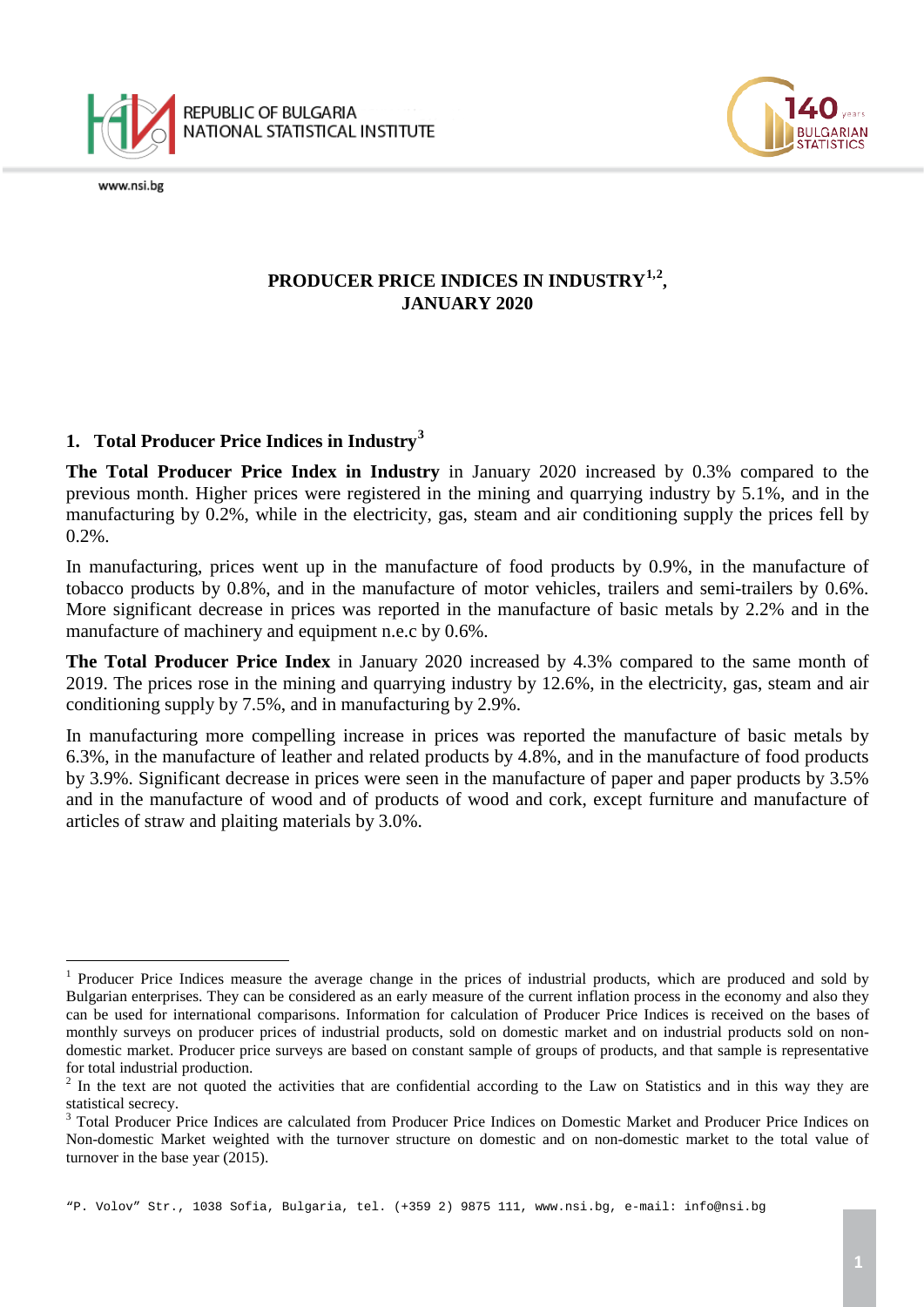







### **Figure 1. Total Producer Price Indices in Industry**  $(2015 = 100)$

### **2. Producer Price Indices on Domestic Market[1](#page-1-0)**

**Producer Price Index on Domestic Market** in January 2020 increased by 0.3% compared to the previous month. The domestic prices went up in manufacturing by 0.5%, in the mining and quarrying industry by 0.3%, while in the electricity, gas, steam and air conditioning supply prices remained unchanged.

In the manufacturing, compared to the previous month the prices went up in the manufacture of basic metals by 1.5%, in the manufacture of food products by 1.1% and in the manufacture of motor vehicles, trailers and semi-trailers by 0.7%. More compelling fell in the domestic prices was seen in the manufacture of chemicals and chemical products by 0.5%.

<span id="page-1-0"></span> $1$  Producer Price Indices on domestic market are calculated at constant base (2015) weighed with turnover structure on domestic market. $\overline{a}$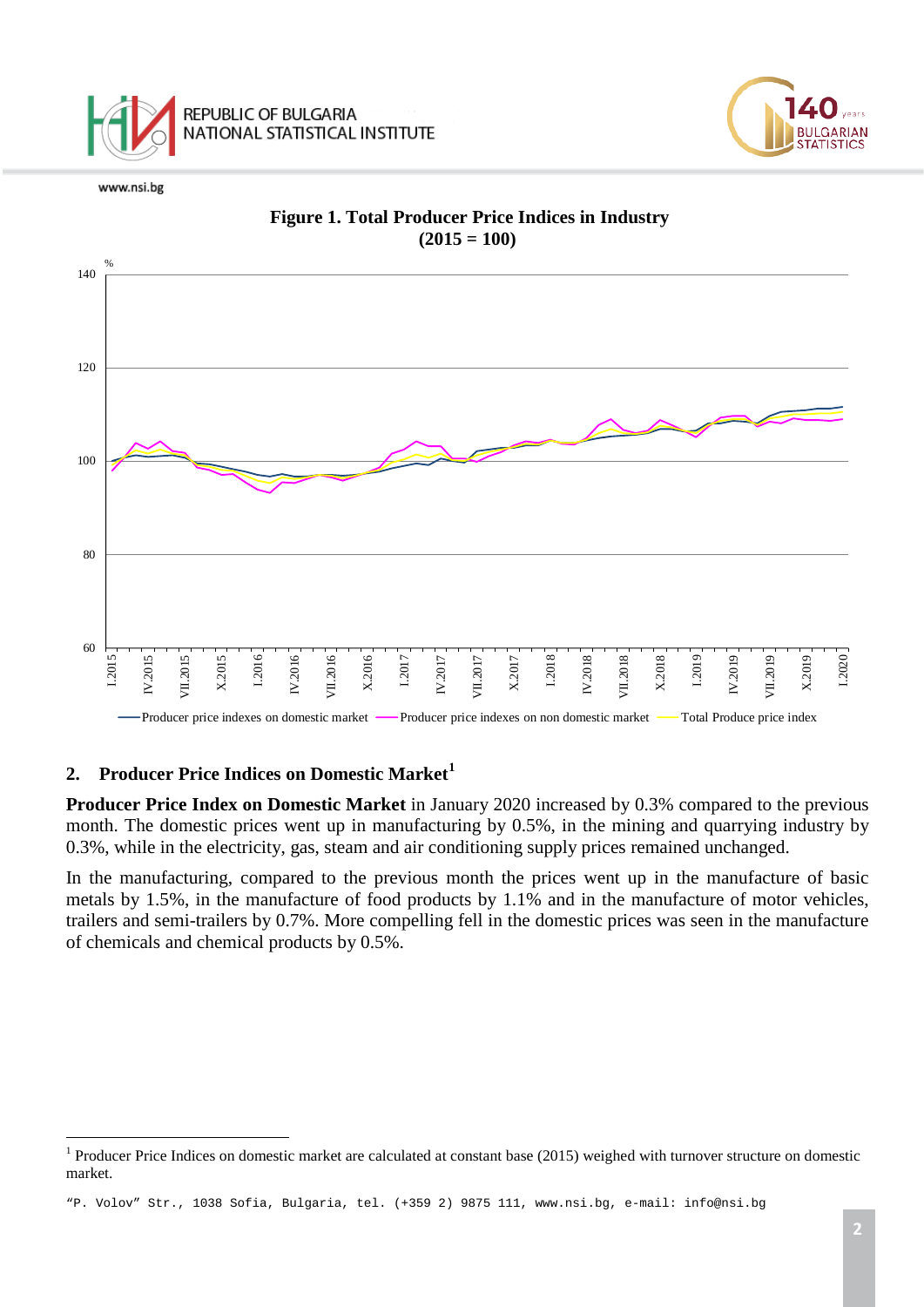

**Producer Price Index on Domestic Market** in January 2020 increased by 4.7% compared to the same month of 2019. The prices rose in the electricity, gas, steam and air conditioning supply by 9.1%, in the mining and quarrying industry by 6.7%, and in manufacturing by 1.8%.

In the manufacturing compared to January 2019, more compelling price increase was reported in the repair and installation of machinery and equipment by 5.6%, and in the manufacture of food products by 5.5%. The prices fell in the manufacture of chemicals and chemical products by 3.0% and in the manufacture of leather and related products by 1.2%.





# **3. Producer Price Indices on Non-domestic Market[1](#page-2-0)**

**Producer Price Index on Non-domestic Market** in January 2020 rose by 0.2% compared to the previous month and by 3.7% compared to the same month of 2019.

GARIAN

<span id="page-2-0"></span> $1$  Producer Price Indices on non-domestic market are calculated at constant base (2015) weighed with turnover structure on nondomestic market.  $\frac{1}{1}$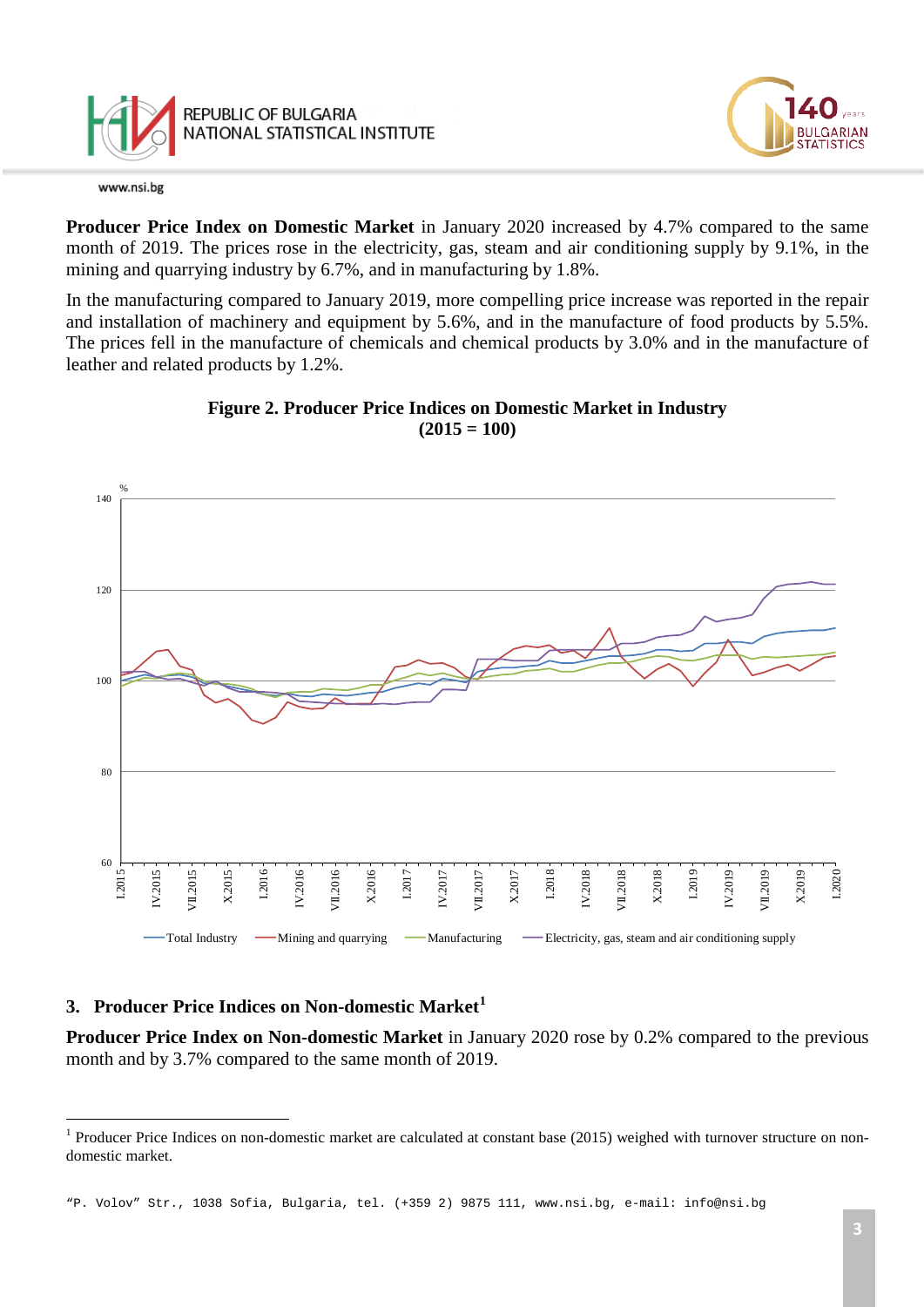



#### **Annex**

#### **Table 1**

# **Total Producer Price Indices in January 2020[1](#page-3-0)**

| <b>Economic activities</b>                               | $2015 = 100$ | The previous<br>$month = 100$ | The same month<br>of the previous |
|----------------------------------------------------------|--------------|-------------------------------|-----------------------------------|
|                                                          |              |                               | $year = 100$                      |
| <b>Industry</b>                                          | 110.5        | 100.3                         | 104.3                             |
| <b>Mining and quarrying</b>                              | 114.6        | 105.1                         | 112.6                             |
| Mining of coal and lignite                               | 95.8         | 100.1                         | 107.5                             |
| Extraction of crude petroleum and natural gas            |              |                               |                                   |
| Mining of metal ores                                     | 131.9        | 109.3                         | 119.4                             |
| Other mining and quarrying                               | 101.1        | 100.1                         | 101.1                             |
| Mining support service activities                        |              |                               |                                   |
| <b>Manufacturing</b>                                     | 107.2        | 100.2                         | 102.9                             |
| Manufacture of food products                             | 108.5        | 100.9                         | 103.9                             |
| Manufacture of beverages                                 | 105.8        | 100.3                         | 100.6                             |
| Manufacture of tobacco products                          | 108.1        | 100.8                         | 103.1                             |
| Manufacture of textiles                                  | 105.2        | 100.2                         | 101.0                             |
| Manufacture of wearing apparel                           | 111.0        | 100.0                         | 102.5                             |
| Manufacture of leather and related products              | 112.7        | 100.2                         | 104.8                             |
| Manufacture of wood and of products of wood and          |              |                               |                                   |
| cork, except furniture; manufacture of articles of straw | 111.1        | 99.9                          | 97.0                              |
| and plaiting materials                                   |              |                               |                                   |
| Manufacture of paper and paper products                  | 103.2        | 100.0                         | 96.5                              |
| Printing and reproduction of recorded media              | 101.1        | 100.3                         | 100.4                             |
| Manufacture of coke and refined petroleum products       |              |                               |                                   |
| Manufacture of chemicals and chemical products           | 100.9        | 100.1                         | 99.2                              |
| Manufacture of basic pharmaceutical products and         |              |                               |                                   |
| pharmaceutical preparations                              | 106.6        | 100.2                         | 101.9                             |
| Manufacture of rubber and plastic products               | 104.3        | 100.4                         | 100.4                             |
| Manufacture of other non-metallic mineral products       | 104.7        | 100.2                         | 102.1                             |
| Manufacture of basic metals                              | 114.0        | 97.8                          | 106.3                             |
| Manufacture of fabricated metal products, except         |              |                               |                                   |
| machinery and equipment                                  | 105.8        | 99.9                          | 100.9                             |
| Manufacture of computer, electronic and optical          |              |                               |                                   |
| products                                                 | 100.3        | 100.0                         | 101.2                             |
| Manufacture of electrical equipment                      | 105.7        | 100.0                         | 101.4                             |
| Manufacture of machinery and equipment n.e.c.            | 102.7        | 99.4                          | 100.3                             |
| Manufacture of motor vehicles, trailers and semi-        |              |                               |                                   |
| trailers                                                 | 108.2        | 100.6                         | 100.3                             |
| Manufacture of other transport equipment                 | 103.1        | 100.0                         | 101.3                             |
| Manufacture of furniture                                 | 106.0        | 99.9                          | 102.6                             |
| Other manufacturing                                      | 105.0        | 99.9                          | 100.3                             |
| Repair and installation of machinery and equipment       | 109.7        | 100.0                         | 103.8                             |
| Electricity, gas, steam and air conditioning supply      | 120.9        | 99.8                          | 107.5                             |
| Electricity, gas, steam and air conditioning supply      | 120.9        | 99.8                          | 107.5                             |

<span id="page-3-0"></span> $1$   $\ldots$  - Confidential data.  $\frac{1}{1}$ 

"P. Volov" Str., 1038 Sofia, Bulgaria, tel. (+359 2) 9875 111, [www.nsi.bg,](http://www.nsi.bg/) e-mail: info@nsi.bg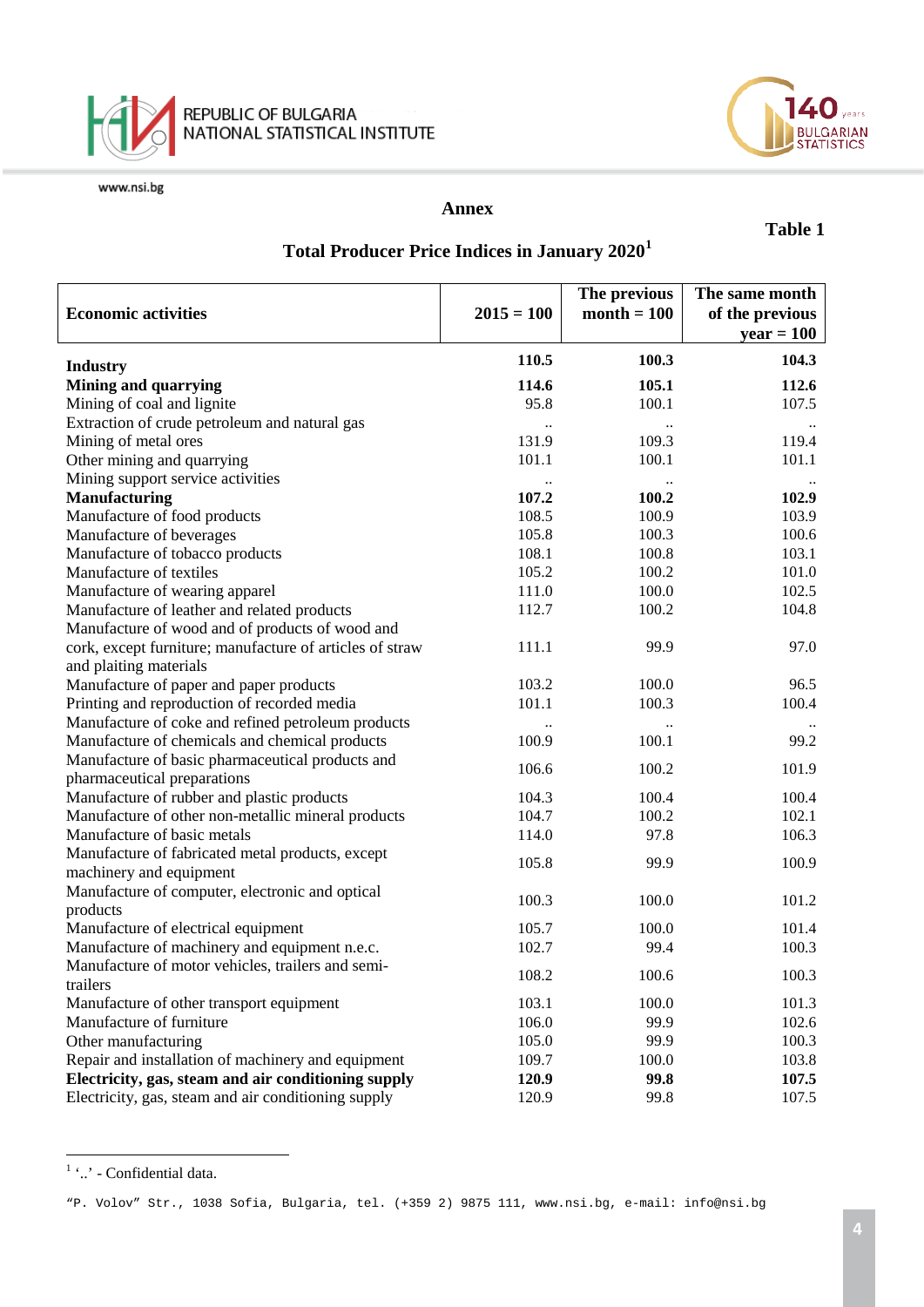



# **Table 2**

# **Producer Price Indices on Domestic Market in January 2020[1](#page-4-0)**

| <b>Economic activities</b>                                                                        | $2015 = 100$ | The previous<br>$month = 100$ | The same month<br>of the previous<br>$year = 100$ |
|---------------------------------------------------------------------------------------------------|--------------|-------------------------------|---------------------------------------------------|
| <b>Industry</b>                                                                                   | 111.6        | 100.3                         | 104.7                                             |
| <b>Mining and quarrying</b>                                                                       | 105.5        | 100.3                         | 106.7                                             |
| Mining of coal and lignite                                                                        | 95.8         | 100.1                         | 107.5                                             |
| Extraction of crude petroleum and natural gas                                                     |              |                               |                                                   |
| Mining of metal ores                                                                              | 116.1        | 100.6                         | 108.7                                             |
| Other mining and quarrying                                                                        | 100.6        | 100.2                         | 101.3                                             |
| Mining support service activities                                                                 |              |                               |                                                   |
| <b>Manufacturing</b>                                                                              | 106.3        | 100.5                         | 101.8                                             |
| Manufacture of food products                                                                      | 109.8        | 101.1                         | 105.5                                             |
| Manufacture of beverages                                                                          | 105.9        | 100.3                         | 100.7                                             |
| Manufacture of tobacco products                                                                   | 106.7        | 100.0                         | 100.1                                             |
| Manufacture of textiles                                                                           | 105.1        | 100.3                         | 102.2                                             |
| Manufacture of wearing apparel                                                                    | 108.4        | 99.8                          | 102.5                                             |
| Manufacture of leather and related products                                                       | 102.7        | 100.0                         | 98.8                                              |
| Manufacture of wood and of products of wood and                                                   |              |                               |                                                   |
| cork, except furniture; manufacture of articles of straw                                          | 109.3        | 100.1                         | 99.6                                              |
| and plaiting materials                                                                            |              |                               |                                                   |
|                                                                                                   | 104.8        | 99.8                          | 98.9                                              |
| Manufacture of paper and paper products                                                           | 101.2        | 100.4                         | 100.3                                             |
| Printing and reproduction of recorded media<br>Manufacture of coke and refined petroleum products |              |                               |                                                   |
|                                                                                                   | 101.9        | 99.5                          | 97.0                                              |
| Manufacture of chemicals and chemical products                                                    |              |                               |                                                   |
| Manufacture of basic pharmaceutical products and                                                  | 107.1        | 100.1                         | 101.8                                             |
| pharmaceutical preparations                                                                       | 100.3        | 100.3                         | 101.5                                             |
| Manufacture of rubber and plastic products                                                        |              |                               |                                                   |
| Manufacture of other non-metallic mineral products                                                | 102.8        | 100.1                         | 100.8                                             |
| Manufacture of basic metals                                                                       | 109.7        | 101.5                         | 104.9                                             |
| Manufacture of fabricated metal products, except                                                  | 107.5        | 100.0                         | 101.0                                             |
| machinery and equipment                                                                           |              |                               |                                                   |
| Manufacture of computer, electronic and optical                                                   | 103.0        | 100.0                         | 100.4                                             |
| products                                                                                          |              |                               |                                                   |
| Manufacture of electrical equipment                                                               | 106.1        | 100.0                         | 101.5                                             |
| Manufacture of machinery and equipment n.e.c.                                                     | 107.9        | 100.1                         | 101.8                                             |
| Manufacture of motor vehicles, trailers and semi-                                                 | 105.9        | 100.7                         | 100.9                                             |
| trailers                                                                                          |              |                               |                                                   |
| Manufacture of other transport equipment                                                          | 108.4        | 100.0                         | 102.1                                             |
| Manufacture of furniture                                                                          | 108.3        | 99.9                          | 102.9                                             |
| Other manufacturing                                                                               | 99.7         | 100.0                         | 99.9                                              |
| Repair and installation of machinery and equipment                                                | 114.7        | 100.0                         | 105.6                                             |
| Electricity, gas, steam and air conditioning supply                                               | 121.3        | 100.0                         | 109.1                                             |
| Electricity, gas, steam and air conditioning supply                                               | 121.3        | 100.0                         | 109.1                                             |

<span id="page-4-0"></span> $1$   $\ldots$  - Confidential data.  $\frac{1}{1}$ 

"P. Volov" Str., 1038 Sofia, Bulgaria, tel. (+359 2) 9875 111, [www.nsi.bg,](http://www.nsi.bg/) e-mail: info@nsi.bg